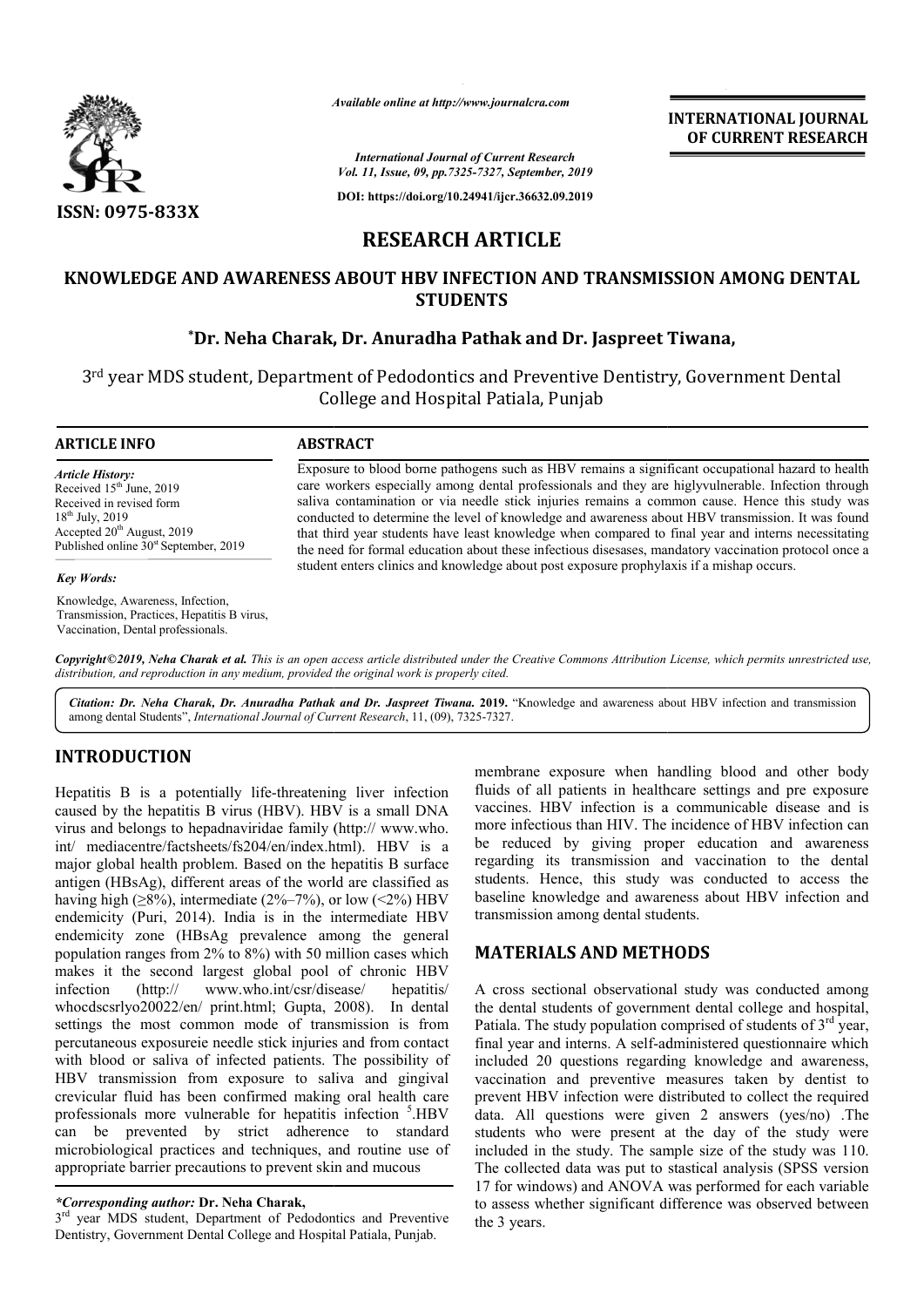#### **RESULTS**

A total of 110 students participated in the study with 35 third year students, 35 final year students and 30 interns. Of these 21(19.09%) were males and 89(80.90%) were females. Table 1 shows the distribution of answers to each question. All the students have heard about hepatitis B infection. High percentage of students ie 28(80%) students of third year, 33(94.29%) of final year and 28(93.33%) interns thinks that hepatitis is symptomatic. 9(25.71%) of third year students ,7(20%) of final year and 13(43.33%) interns responded that hepatitis B infection is temporary. 28(80%) third year, 30(85.71%) final year and 26(86.67%) interns knew that hepatitis B infection is preventable and 32(91.43%), 34(97.14%) and 29(96.67%) students of third year , final year and interns respectively were aware of HBV vaccination. Only 11(31.43%) third year students, 1(2.86%)final year students and 8(26.67%) interns were vaccinated against HBV and there was statistically significant difference between various academic years (p=.0063).When asked about other types of hepatitis infections, 33(94.29%) of third year,35(100%) final year and 29(96.67%) of interns were aware.21(60%) of third year,7(20%) of final year and 8(26.67%) of interns didn't know that HBV can be transmitted via saliva and there was statistically significant difference between years (p=.001). Questions regarding HBV transmission from dentist to patient and patient to dentist 18(51.43%) third year , 30(85.7%) final year and 28(93.33%) interns and 33(94.29%) third year, and

100% final year and interns were aware respectively.26(74.29%) third year, 34(94.28%) final year and 28(96.67%) interns were aware about risk of HBV transmission via dental instruments and 31(88.57%) third year, 33(94.28%) final year and 29(96.67%) interns knew that they are at high risk of getting HBV than general population.30(85.71%) third year, 34(97.14%) final year and 28(93.33%) interns agrees that dentist experience considerable amount of needle stick injuries. Also when asked about the higher risk of HBV transmission than HIV 18(51.43%) third year,26(74.29%) final year and 24(80%) interns knew about it.13(37.14%) third year, 21(60%) final year and 21(70%) interns knew that there is high risk of HBV transmission as compared to HCV. There was statistically significant difference between various years regarding information about higher risk of HBV transmission than HIV.26(74.29%) third year, 25(71.43%) final year, 25(83.33%) interns believes that HBV patient to patient transmission can be prevented using gloves and 25(71.43%) third year, 32(91.43%) final year and 19(63.33%) interns knew that HBV transmission from dentist to patient can be prevented by using gloves and this difference is statistically significant (p=.022). 26(74.29%)third year,  $27(77.14\%)$  final year and 19(63.33%)interns follow 27(77.14%) final year and 19(63.33%)interns follow universal precautions while treating HBV patients and 19(54.29%) third year, 25(71.43%) final year and 23(76.67%) interns are aware of post exposure prophylaxis with significant difference between them (p=.0009 and p=.008 respectively).Mere 1(2.85%) third year , 2(5.71%) final year

| response of dental students $(n=110)$<br><b>Ouestions</b>                        |              |                    |              |                |                 |
|----------------------------------------------------------------------------------|--------------|--------------------|--------------|----------------|-----------------|
| Third year final year<br>interns                                                 | chi-square   | p value            |              |                |                 |
| 1. Have you heard of hepatitis B                                                 | 35(100%)     | 35(100%)           | 30(100%)     | $\blacksquare$ | $\blacksquare$  |
| Yes no                                                                           | $0(0\%)$     | $0(0\%)$           | $0(0\%)$     |                | N/A             |
| 2. Hepatitis B infection is symptomatic                                          | 28(80%)      | 33(94.29%)         | 28(93.33%)   | 4.4710         | 0.1069          |
| Yes<br>no                                                                        | 7(20%)       | $2(5.71\%)$        | 2(6.67%)     |                |                 |
| 3. Is hepatitis B infection temporary                                            | 9(25.71%)    | 7(20%)             | 13(43.33%)   | 4.538          | 0.1026          |
| Yes<br>No                                                                        | 26(74.29%)   | 28(80%)            | 17(56.67%)   |                |                 |
| 4.Is hepatitis B infection preventable                                           | 28(80%)      | 30(85.71%)         | 26(86.67%)   | 0.6519         | 0.7218          |
| Yes<br>no                                                                        | 7(20%)       | 5(14.29%)          | $4(13.33\%)$ |                |                 |
| 5. Are you aware of hepatits B vaccination                                       | 32(91.43%)   | 34(97.14%)         | 29(96.67%)   | 1.4536         | 0.48344         |
| Yes<br>no                                                                        | 3(8.57%)     | $1(2.86\%)$        | $1(3.33\%)$  |                |                 |
| 6. Are you vaccinated against hepatitis B                                        | 11(31.43%)   | 1(2.86%)           | 8(26.67%)    | 10.119         | 0.00635         |
| Yes<br>no                                                                        | 24(68.57%)   | 34(97.14%)         | 22(73.33%)   |                | Sig             |
| 7. Have you heard of any other type of hepatitis                                 | 33(94.29%)   | $35(100\%)$        | 29(96.67%)   | $\omega$       | L.              |
| Yes<br>no                                                                        | $2(5.71\%)$  | $0(0\%)$           | $1(3.33\%)$  |                |                 |
| 8.Is HBV transmitted through saliva                                              | $14(40\%)$   | 28(80%)            | 22(73.33%)   | 13.77          | 0.001021        |
| Yes<br>no                                                                        | 21(60%)      | 7(20%)             | 8(26.67%)    |                | Sig             |
| 9.Is HBV transmissible from dentist to patient                                   | 18(51.43%)   | 30(85.71%)         | 28(93.33%)   | 18.337         | 0.000104        |
| Yes<br>no                                                                        | 17(48.57%)   | 5(14.29%)          | 2(6.67%)     | 5              | Sig             |
| 10. Is HBV transmissible from patient to dentist                                 | 33(94.29%)   | $35(100\%)$        | 30(100%)     | $\overline{a}$ |                 |
| Yes<br>no                                                                        | $2(5.71\%)$  | $0(0\%)$           | $0(0\%)$     |                |                 |
| 11. Is there any risk of transmission of HBV from dental instruments             | 26(74.29%)   | 33(94.28%)         | 29(96.67%)   | 11.912         | 0.00259         |
| Yes<br>no                                                                        | $9(25.71\%)$ | $2(5.71\%)$        | $1(3.33\%)$  | 1              | Sig             |
| 12. Do dentist have higher risk of getting HBV infection than general population | 31(88.57%)   | 33(94.28%)         | 29(96.67%)   | 2.82           | 0.2441          |
| Yes<br>no                                                                        | 4(11.43%)    | $2(5.71\%)$        | $1(3.33\%)$  |                |                 |
| 13. Considerable amount of dentist experience needle stick injuries              | 30(85.71%)   | 34(97.14%)         | 28(93.33%)   | 3.2091         | 0.200979        |
| Yes<br>no                                                                        | 5(14.29%)    | $1(2.86\%)$        | 2(6.67%)     |                |                 |
| 14. high risk of HBV than HIV transmission via needle stick injury               | 18(51.43%)   | 26(74.29%)         | 24(80%)      | 7.0378         | 0.029632        |
| Yes<br>no                                                                        | 17(48.57%)   | $9(25.71\%)$       | 6(20%)       |                | Sig             |
| 15. high risk of HBV than HCV transmission via needle stick injury               | 13(37.14%)   | 21(60%)            | 21(70%)      | 4.55           |                 |
| Yes<br>no                                                                        | 22(62.86%)   | $14(40\%)$         | $9(30\%)$    |                | 0.10279         |
| 16. Patient to patient transmission of HBV can be prevented using gloves         | 26(74.29%)   | 25(71.43%)         | 25(83.33%)   | 1.3419         | 0.5112          |
| Yes<br>$\operatorname{no}$                                                       | $9(25.71\%)$ | 10(28.57%)         | 5(16.67%)    |                |                 |
| 17. Dentist to patient transmission of HBV can be prevented using gloves         | 25(71.43%)   | 32(91.43%)         | 19(63.33%)   | 7.607          | 0.02229         |
| Yes<br>no                                                                        | 10(28.57%)   | 3(8.57%)           | 11(36.67%)   |                | Si <sub>2</sub> |
| 18. Do you follow universal precaution while treating HBV patients               | 26(74.29%)   | 27(77.14%)         | 19(63.33%)   | 13.959         | 0.000931        |
| Yes<br>no                                                                        | 9(25.71%)    | 8(22.86%)          | 11(36.67%)   |                | Sig             |
| 19. Are you aware of post exposure prophylaxis                                   | 19(54.29%)   | 25(71.43%)         | 23(76.67%)   | 9.439          | 0.008918        |
| Yes<br>no                                                                        | 16(45.71%)   | 10(28.57%)         | $7(23.33\%)$ |                | Sig             |
| 20. Do you undergo periodic antibody test against hepatitis B                    | 1(2.85%)     | $\sqrt{2(5.71\%)}$ | 2(6.67%)     | 1.8548         |                 |
| Yes<br>no                                                                        | 34(97.15%)   | 33(85.71%)         | 28(93.33%)   |                | 0.395589        |